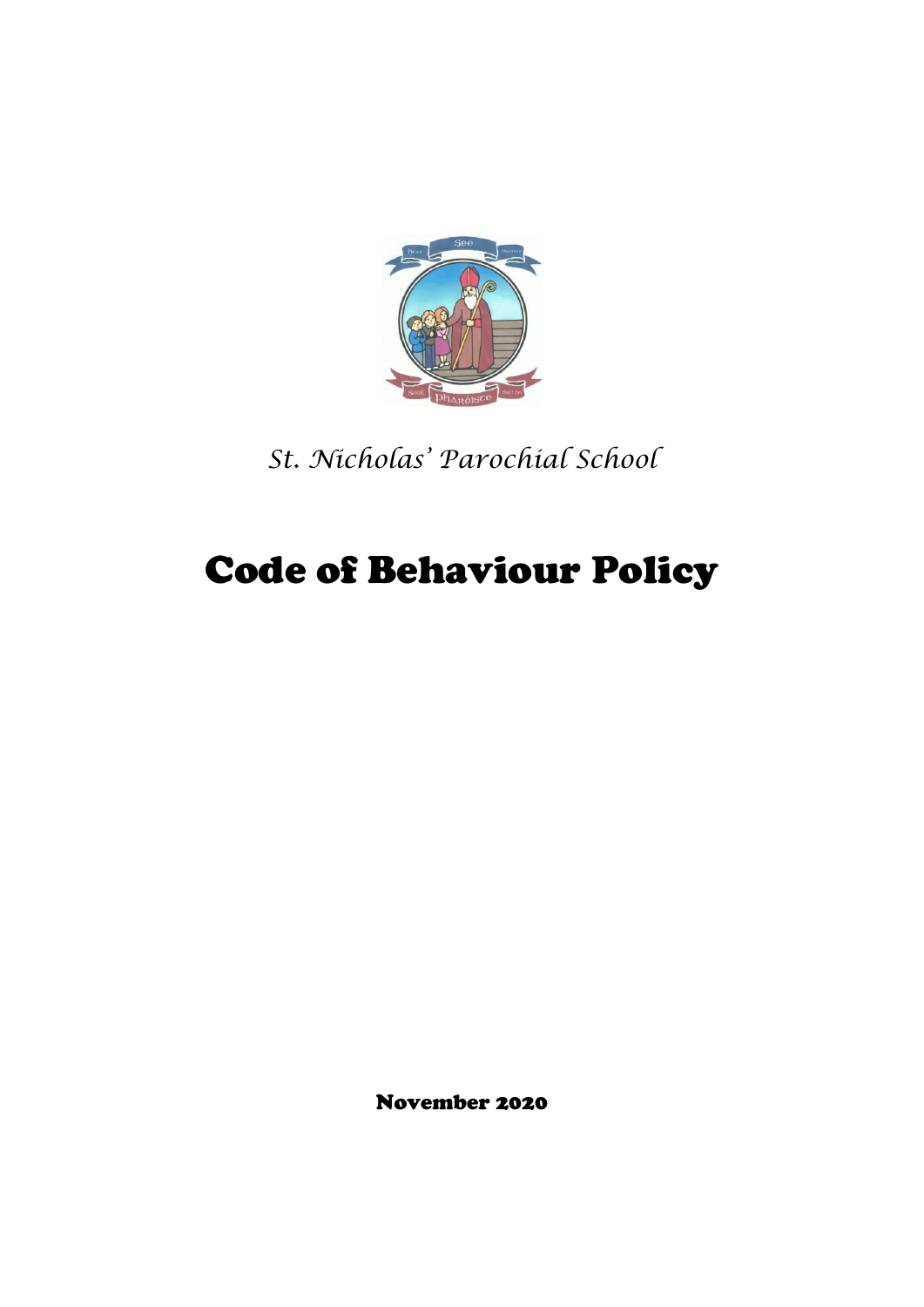#### **CODE OF BEHAVIOUR**

Related Policies available on request:

- 1. Anti-Bullying
- 2. Health & Safety Statement
- 3. Admission (Enrolment) Policy
- 4. Child Protection Policy

## **INTRODUCTION**

Our School aims to provide a happy, secure, friendly, learning environment, where children, parents, teachers, special needs assistants, ancillary staff, and Board of Management work in partnership. Everyone is valued, encouraged and respected for their uniqueness and facilitated to reach their full potential in a positive atmosphere.

This will enable the child to live a full life and will equip him/her to avail himself/herself of further education so that he/she may go on to live a full and useful life as an adult in society.

The staff are committed to the realisation of these Objectives. Our aim is to create a happy, secure environment for our pupils in which there is a sense of good order and a reasonable approach to discipline. In this way, a large group can be organised so that the school can operate smoothly for the benefit of all.

This revised Code of Behaviour comes into effect November 2019. The code has been considered by Staff, Education Welfare Officer and approved by the Board of Management.

## **DISCIPLINE FOR LEARNING (DFL)**

In our school, we have a positive approach to teaching and learning. Positive rules for behaviour in class and out of class are learned by pupils at the beginning of their school year. Pupils are disciplined by being motivated to keep these rules.

We have many ways of recognising good behaviour and effect including stickers, stamps, positive cards and positive comments. Good behaviour and achievement will be recognised. Consistent positive influences are the key to success in our school.

## **RESTORATIVE PRACTICE**

Restorative Practice in our school provides a focus on developing positive relationships between all members of the school community. It gives opportunities for pupils to take responsibility for their behaviour and learning. Restorative Practice is a process whereby children are given the opportunity to reflect on their behaviour and how they and others have been affected by it so as to help heal broken relationships and prevent reoccurrence. Where suspension occurs, the school will use restorative practice involving all parties affected to help repair the harm done.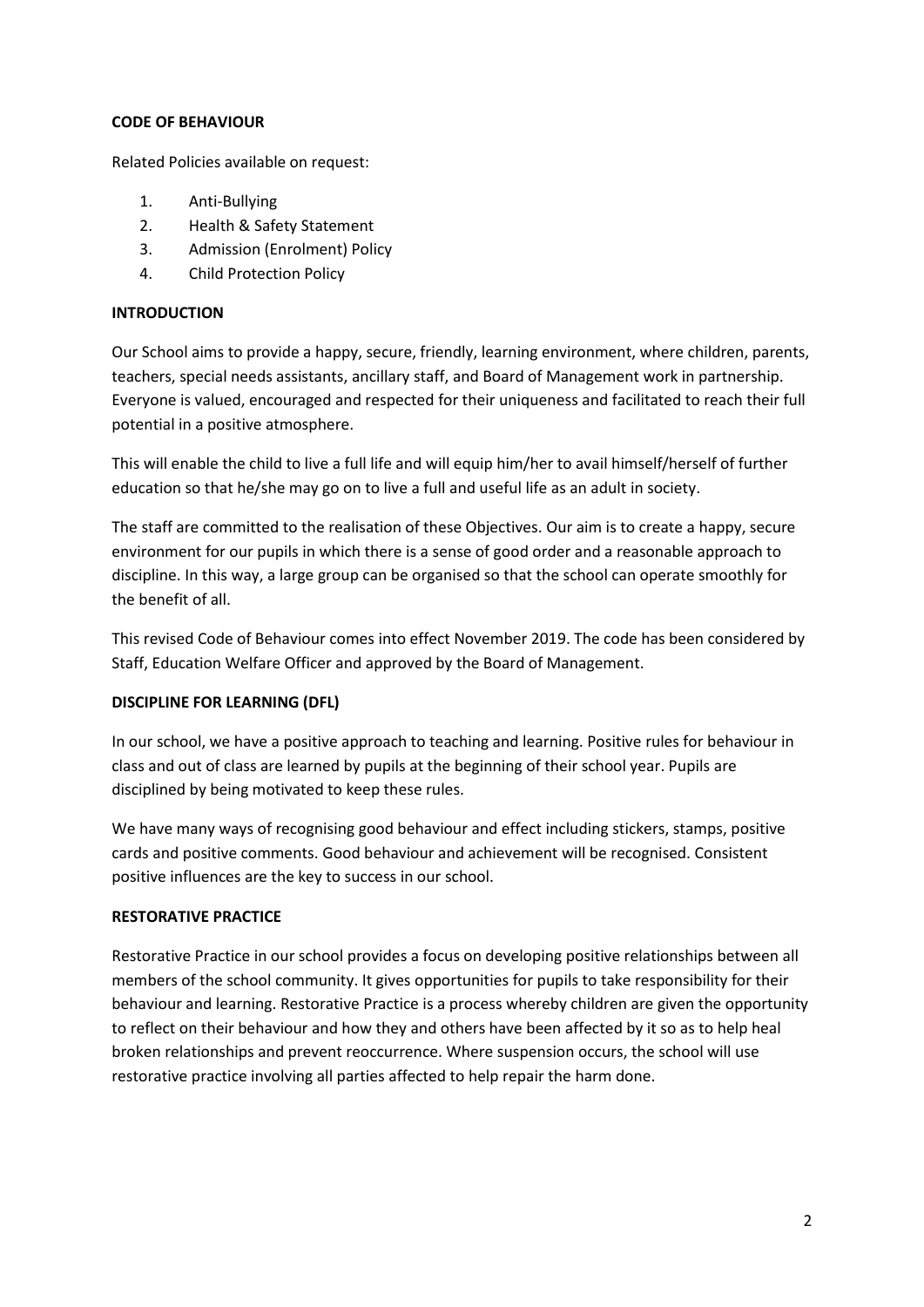#### **RESTORATIVE QUESTIONS TO RESPOND TO CHALLENGING BEHAVIOUR**

- 1. What happened?
- 2. What were you thinking about at the time?
- 3. What have your thoughts been since?
- 4. Who has been affected by what you did?
- 5. In what way have they been affected?
- 6. What do you think needs to happen to make things right?

To help those harmed by other actions

- 1. What did you think when you realised what had happened?
- 2. What have your thoughts been since?
- 3. How has this affected others?
- 4. What has been the hardest thing for you?
- 5. What do you think needs to happen to make things right?

#### **GENERAL GUIDELINES FOR BEHAVIOUR**

All pupils are expected to behave in a reasonable manner both to themselves and to others, showing consideration, courtesy and respect for other pupils and adults at all times. Respect must be shown at all times. Respect must be shown for the property of the individual and of the school at all times.

#### **Code of Behaviour**

The code of Behaviour covers the following areas:

- Behaviour in class
- Behaviour in the playground
- Behaviour in the school environment and behaviour on school outings
- Attendance at school/Education Welfare Act
- Extra-curricular activities.
- •

## **BEHAVIOUR IN CLASS**

Courtesy and respect are essential. Disrespectful behaviour towards other pupils or towards a teacher (e.g. defiance, cheek, insolence) are unacceptable. Pupils must respect the right of other pupils to learn. Any behaviour which interferes with the right (e.g. constant disruption of the class, persistent distracting of others) is considered unacceptable behaviour.

In order that pupils benefit from their work in class full co-operation is required at all times. Pupils must co-operate with instructions given by the teacher.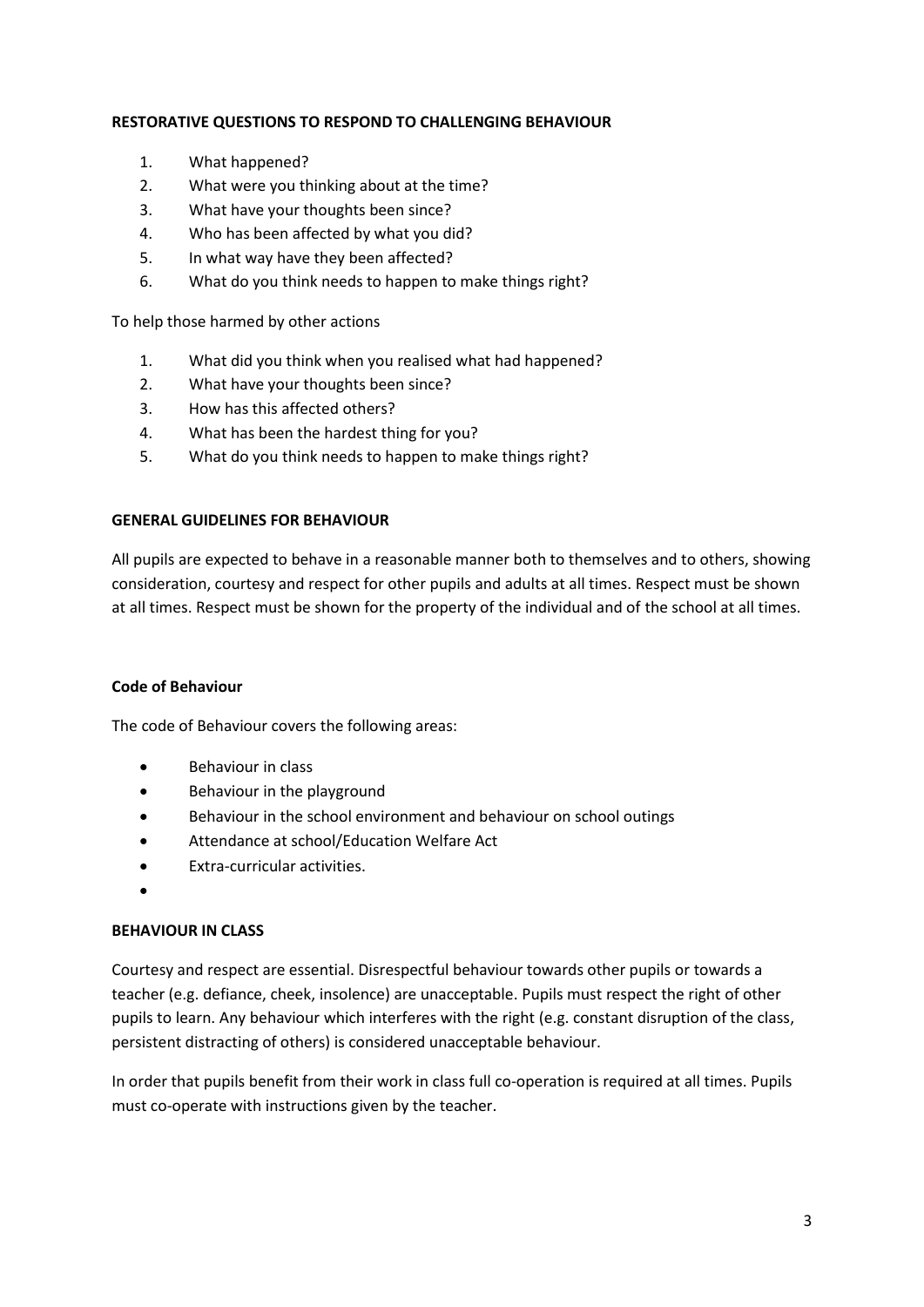#### **THE ESSENTIAL CLASSROOM RULES**

- 1. Be ready for class
- 2. Good manners are expected at all times
- 3. Always do your best and allow others to do the same
- 4. Raise hand, wait for attention and listen to the person who is speaking
- 5. Take good care of personal and classroom property
- 6. Ensure you are safe in class and make it safe for others

# **BEHAVIOUR IN THE PLAYGROUND**

Pupils should treat others as they would like to be treated themselves. Any behaviour which endangers or offends others is not permitted. Rough behaviour e.g. fighting, kicking, spitting, pushing is forbidden. Games or activities considered to be dangerous will be disallowed.

Any behaviour which interferes with other pupils' play is not permitted. Pupils may not leave the playground for any reason during breaks without permission of the supervising teacher, this includes re-entering the school building.

# **THE ESSENTIAL OUT OF CLASS RULES**

- 1. Stay within the boundaries in yard
- 2. Play safely and fairly. Treat others fairly, the way you would like yourself to be treated
- 3. Keep yard and school environment litter free and tidy
- 4. Stay clear of fire alarm and respect all school property
- 5. Line up quickly and quietly and leave and return to your classroom in an orderly fashion.

## **BEHAVIOUR IN THE SCHOOL ENVIRONMENT & BEHAVIOUR ON SCHOOL OUTINGS**

Respect and courtesy to others is essential. Any kind of verbal or physical abuse of other pupils is unacceptable. Use of foul language among pupils is unacceptable. Bullying or intimidation of other pupils is prohibited and is always regarded as a serious offence. Pupils must show respect for school property at all times. For reasons of safety and to minimise accidents, pupils should move about the school in an orderly manner.

Pupils are encouraged to be respectful of each other on their way to and from school. When on school outings pupils are expected to behave in an orderly manner and show respect for public property. They should always co-operate fully with their teachers and special needs staff.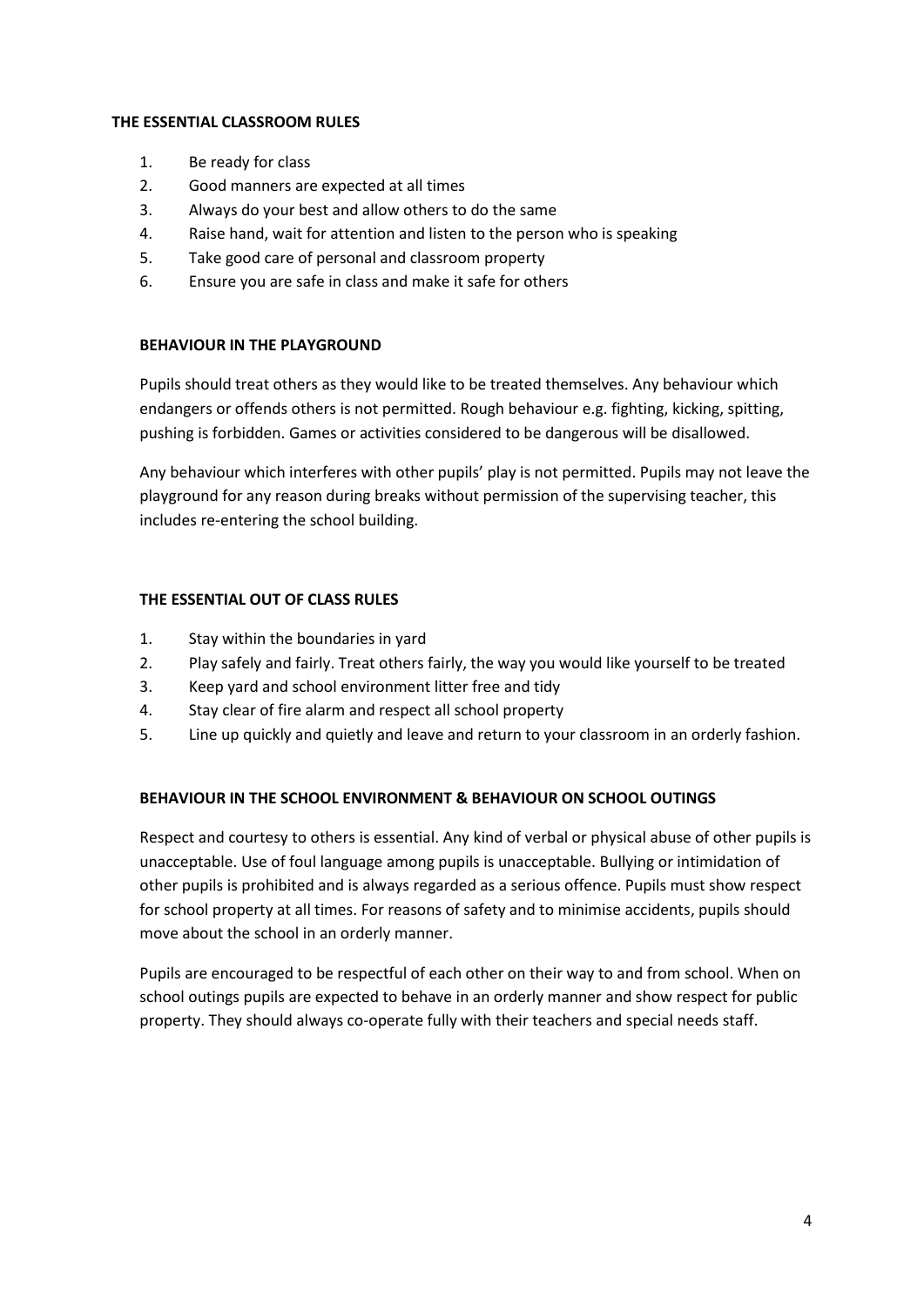#### **ATTENDANCE/EDUCATION WELFARE ACT**

Under the Education Welfare Act 2000, absences or lateness must be explained by a brief note on Aladdin or via phone call or email. Absences of 20 days or more must be referred by the school to Education Welfare Board. Any child wishing to leave school early must notify the school. The Education Welfare Officer is available to support parents with attendance issues. Children with hospital or dental appointments on an ongoing basis should give a copy of appointments to office secretary. Daily attendance and punctuality are required from pupils.

## **MOBILE PHONES AND SMART DEVICES**

Use of mobile phones and other personal smart devices are not allowed be used during school hours. All phones must be switched off and handed to the class teacher at the beginning of the school day. Any infringement of this rule will involve the confiscation of the phone or any other electronic equipment and will only be returned to the parent or guardian of the pupil.

## **SCHOOL UNIFORM**

The school does not have a school uniform however all pupils are expected to present neat and tidy during the school day. Permanent or semi-permanent hair dye is not permitted during term time. For health and safety reasons, we strongly recommend that pupils' hair be kept out of their eyes during PE, sporting activities and teaching and learning time.

#### **JEWELLERY**

Students are allowed to wear stud earrings and digital/analogue watches only.

#### **MISBEHAVIOUR SANCTIONS**

- 1. Verbal Warning
- 2. Written Warning
- 3. Yellow Card
- 4. Red Card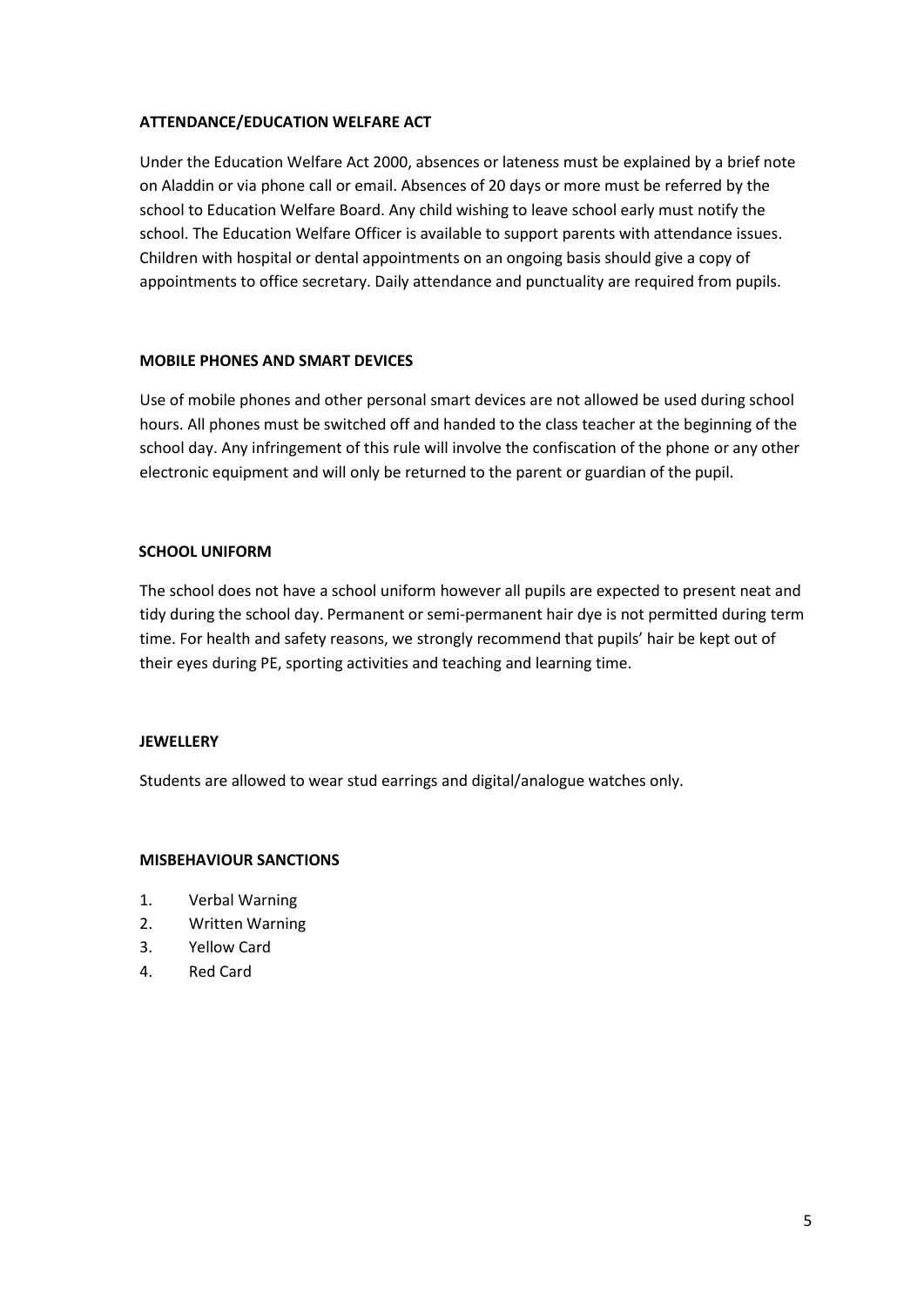#### **SANCTIONS SERIOUS MISBEHAVIOUR**

#### **Stage 1 – Simple booking/Warning**

Booking form – Pupil sent to principal at 11.00 or 1pm (note to parent on Aladdin)

## **Stage 2 – Booking & Detention**

Pupil gets a booking. Class/yard teacher recommends detention or principal gives detention (note to parents on Aladdin)

## **Stage 3 – Booking Detention and Contract**

If a pupil receives two detentions in any four school weeks, the class teacher and pupil go to the office and draw up a contract of behaviour. This contract will be signed in the presence of the principal. A copy of the contract will be posted to parents and returned and signed.

## **Stage 4 – Case Conference**

If a pupil receives more than three detentions in any four school weeks, the child's parents will be asked to meet the class teacher and principal. The child will be asked to give a written undertaking that he/she will behave in school. This will be witnessed and signed by Parent/Parents or guardian.

## **Stage 5 – Internal Suspension**

Internal Suspension is when a pupil is removed from their own base class and is placed in another class for up to three school days. This will be activated when stages 1-4 are exhausted or when a serious of misbehaviour occurs.

#### **Stage 6 – Suspension**

This procedure is used in the case of gross misbehaviour and or health & safety grounds:

- a. If stage 4 is exhausted or there is a single incident of gross misbehaviour the principal requests a meeting with the parents. If considered warranted the principal reserves the right to suspend the pupil for 3 days initially. This power of suspension is delegated to the principal by the school Board of Management.
- b. In certain circumstances the principal with the approval of their Chairperson of the BoM may suspend a pupil for 5 school days
- c. A meeting of the BoM may authorise further suspension up to a maximum of 10 days. Suspension will be in accordance with Section 23 of the Education Welfare Act 2000.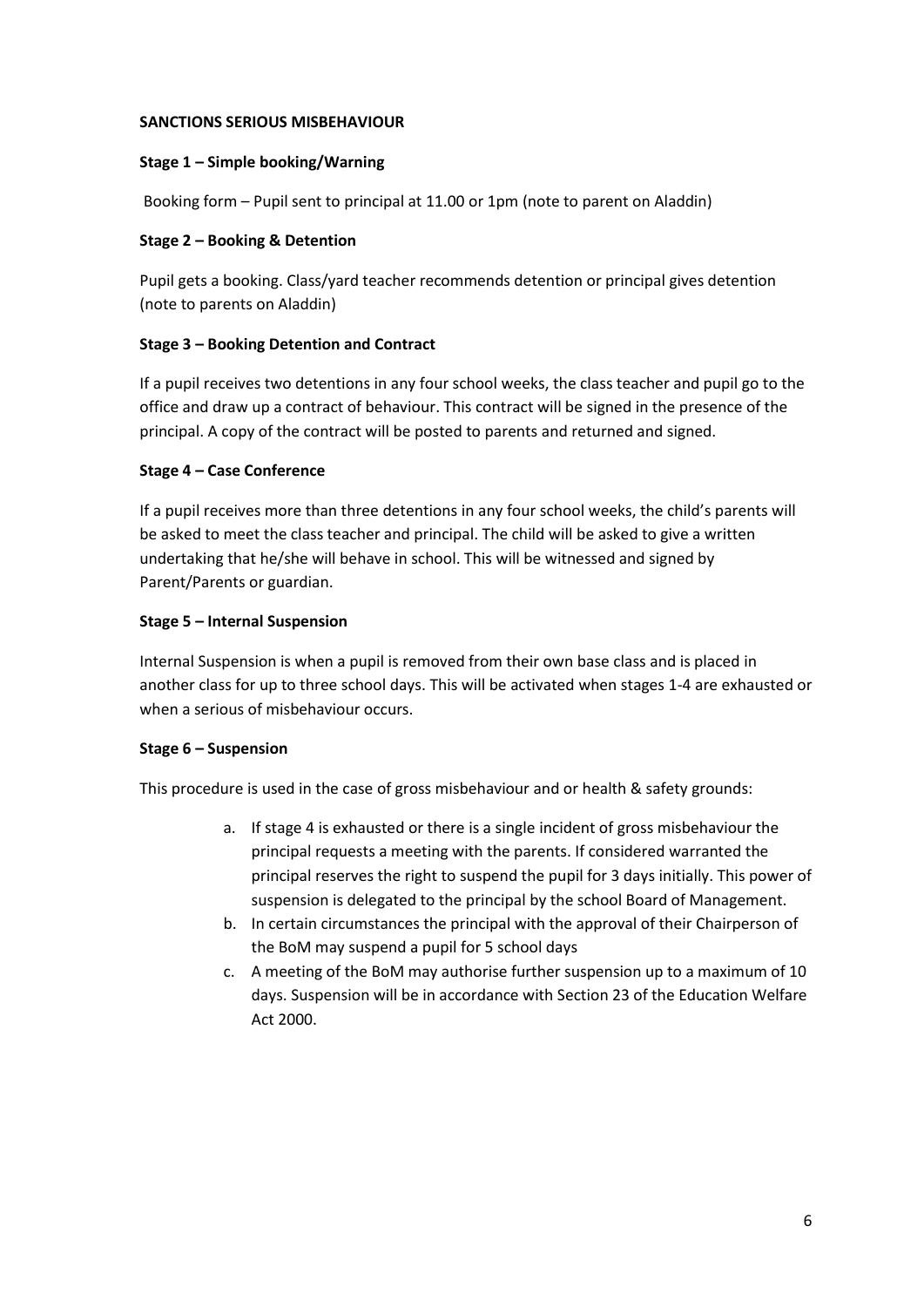## **APPEAL**

Parents of a pupil who has been suspended for 20 school days or more are entitled under Section 29 of the Education Act 1998 to appeal such a suspension.

## **STAGE 7 – EXPULSION**

This procedure may be considered in an extreme case, in accordance with Section 23 of the Education Welfare Act 2000.

## **GROUNDS FOR EXPULSION**

- Behaviour is persistent cause of significant disruption to the learning of others or to the teaching process
- Continued presence of pupil constitutes a real and significant threat to safety
- Pupil responsible for serious damage to property.

# **AUTOMATIC EXPULSION**

BoM may sanction automatic expulsion for certain prescribed behaviours:

- 1. Sexual Assault
- 2. Possession of illegal drugs
- 3. Supplying illegal drugs to other pupils in the school
- 4. Actual violence or physical assault
- 5. Serious threat of violence against another pupil or member of staff.

## **PROCEDURES IN RESPECT TO EXPULSION**

- 1. Detail investigation by school principal
- 2. Recommendation by principal to BoM
- 3. BoM considers Principals recommendation and holds hearing
- 4. BoM decision, is expulsion appropriate? If BoM recommends expulsion, the BoM will propose a date which will allow a 20-day cooling off period
- 5. Education Welfare Officer is informed of proposal to expel pupil and effective date of that proposal
- 6. Parents of the pupil are informed of rights to invoke a Section 29 appeal under the Education Act 1998
- 7. Education Welfare Officer arranges consultations
- 8. Confirmation of decision.